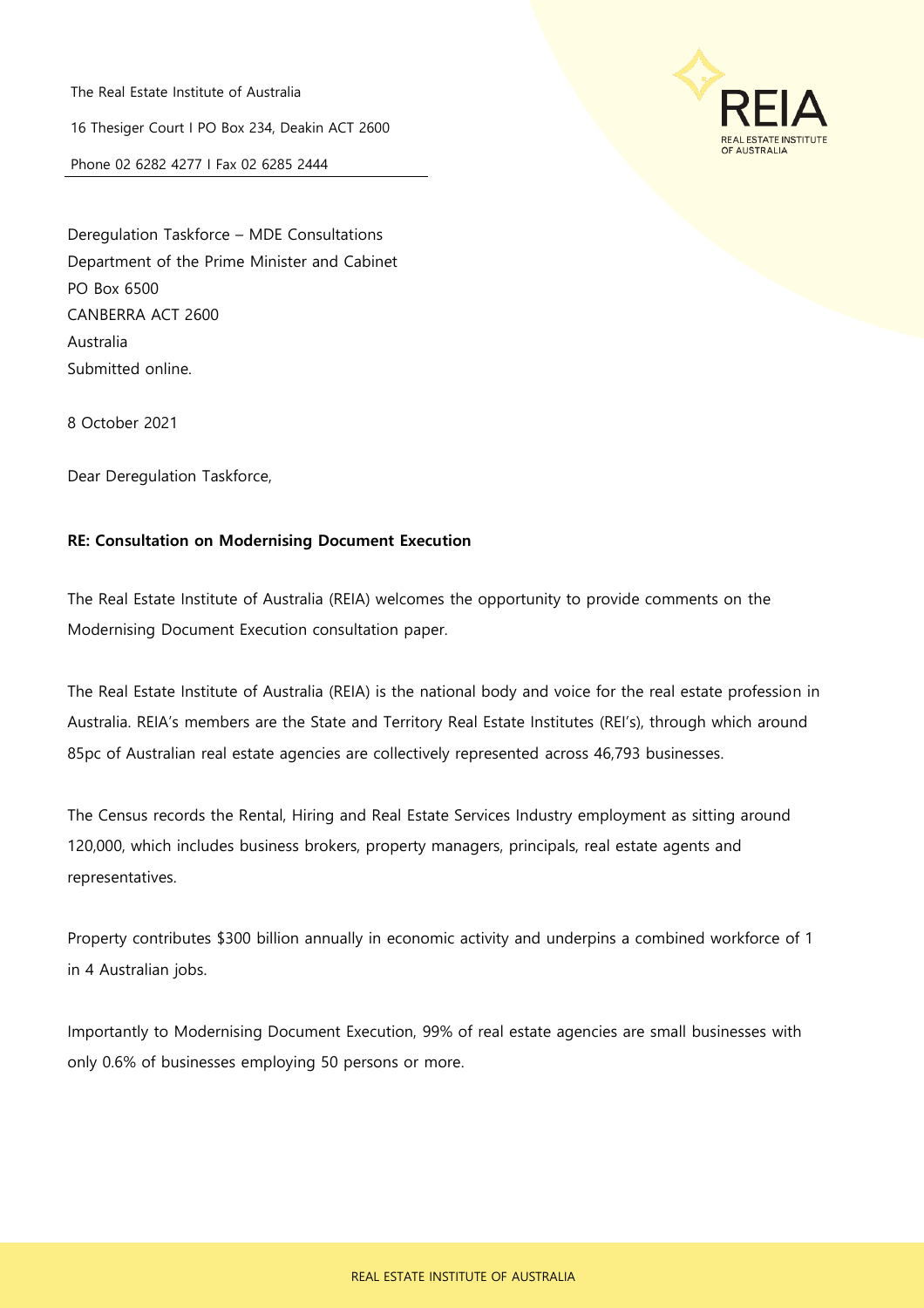#### **Support for Modernising Document Execution**

REIA has been vocal in our support e-documents and e-signatures, as well as other technological reforms, since the onset of the COVID-19 pandemic; and REIA has worked collaboratively with the Australian Banking Association (ABA) to this effect.

The need to pivot to rapidly virtual and online real estate practise to meet is expected to be a feature of 'living with COVID-19' once Australia meets its vaccination targets as set out by National Cabinet. A seamless digital customer journey will be demanded by Australian real estate clients regardless.

Holistic and well considered reform is therefore welcomed and REIA commends Prime Minister and Cabinet (PM&C) for their thorough approach to consultation on this initiative.

The time and cost savings to transitioning to e-signatures, e-documents and Digital ID is significant, with an estimated extra day per week in producvitiy created for operational staff within a small real estate agency. In addition, the financial and non-financial benefits to buyers, vendors, tenants and investors and overall improvement of the customer property journey is considered to be extensive.

If considered necessary, REIA would be happy to work with PM&C on a real estate specific cost benefit analysis to quantify these gains however suffice to say digitisation or 'modern execution' across the board is welcomed provided there are appropriate safeguards for both customers and real estate practises considered.

This submission identifies key areas of opportunity and risk as a general response to the 11 consultation questions posed in relation to property transactions.

REIA anticipates reform in this place for real estate as a small business (as it relates to business-as-usual insurance and legal matters) to be broadly welcomed.

### **The real estate customer journey**

Whilst this will be different across each jurisdiction and rely on the preference of each real estate agency, most sale and lease documentation can be offered and executed digitally, such as: managing agency agreements, lease agreements, contracts for sale, offer to purchase and pre-auction offers.

Issuing this documentation generally speaking does not require the use of statutory declarations or the use of deeds from an agency point of view.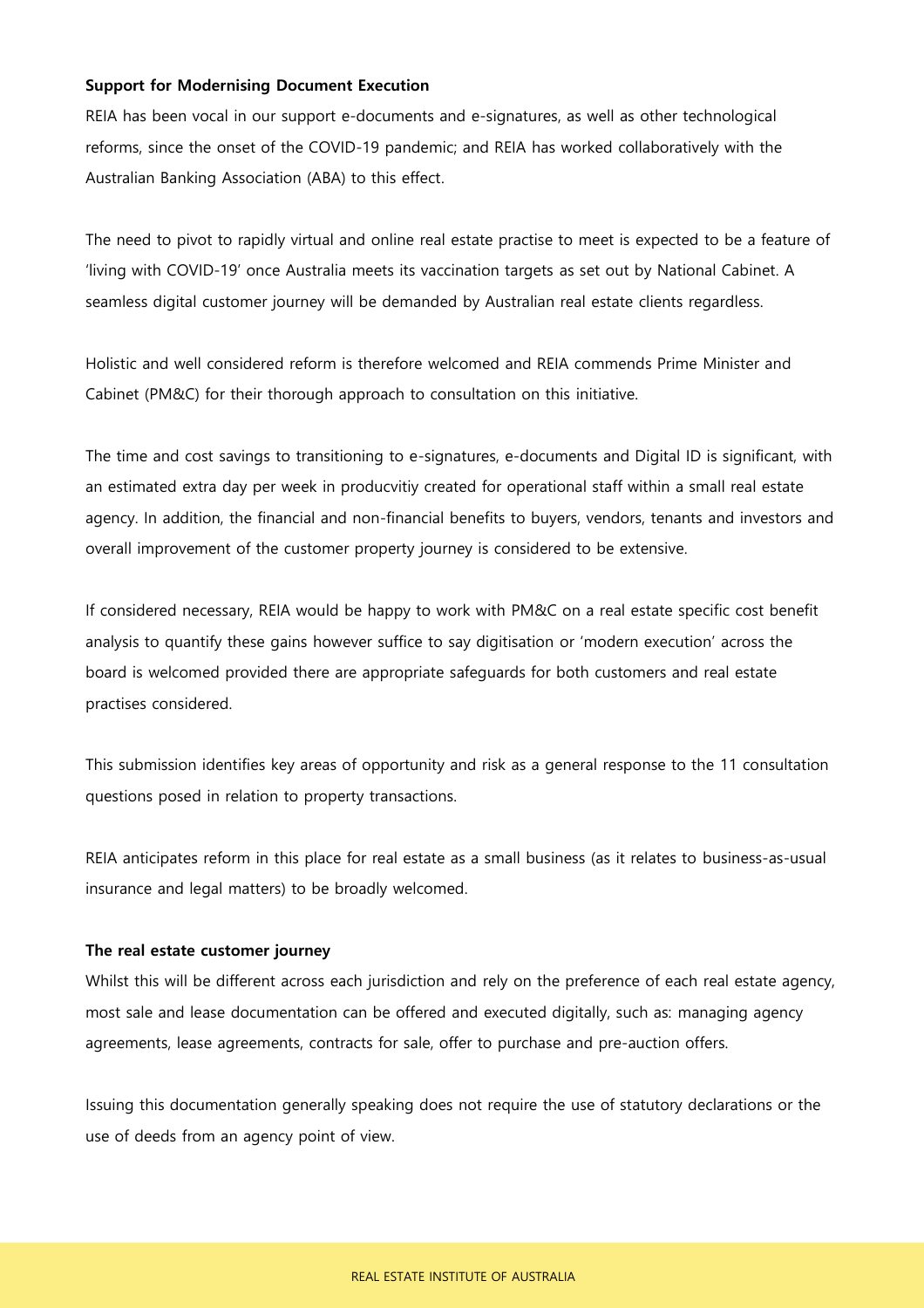Much of the areas requiring 'modern execution' in the customer property journey fall outside of the remit of real estate practise which includes finance approvals (working through mortgage brokers and directly with lenders) and transfer of deeds within title registries on settlement (the responsibility of land title offices).

As identified by PM&C, the ongoing national electronic conveyancing system (NECs) is a major national initiative in place that will be critical in streamlining delivery of this customer journey and providing common rules for land registries. Work is underway on this.

#### **Real estate benefits**

From a practitioner point of view, key reforms across Modern Document Execution outside of statutory declarations and deeds in this space which are of particular benefit include:

- Permanent measures allowing company electronic signatures and witnesses.
- The need for consistency across jurisdictions for commonality of use of e-signature, digital signatures, ID verification and witnessing requirements.
- Sole operators to be given greater ability to execute documents in the absence of an appointed company secretary.
- Temporary measures put in place to deregulate document execution during COVID-19 have been successful and welcome, as would permanency of these measures.
- Digital execution of documents and signatures can be secure and verifiable with advances in Digital Identity technologies.
- Quicker and easier execution of documents saves businesses time and money, allowing them to grow as they modernise.

## **Addressing consumer risk**

As identified in the consultation documents, reforming Digital ID, e-signature and witness requirements for document execution in particular may provide vulnerability from a consumer point of view, particularly for those who may not be as "tech savvy."

This is a point in the customer journey where cyber security attacks, hacks or fraudulent activity may be particularly heightened. This applies to both property sales and tenancies.

Additional safeguards must be considered to protect both businesses and their customers, such as a two-factor authentication process or video-witnessing. It is not expected two step processes to address these vulnerabilities or requisite safeguards would be specific to real estate in ensuring adequate consumer protection.